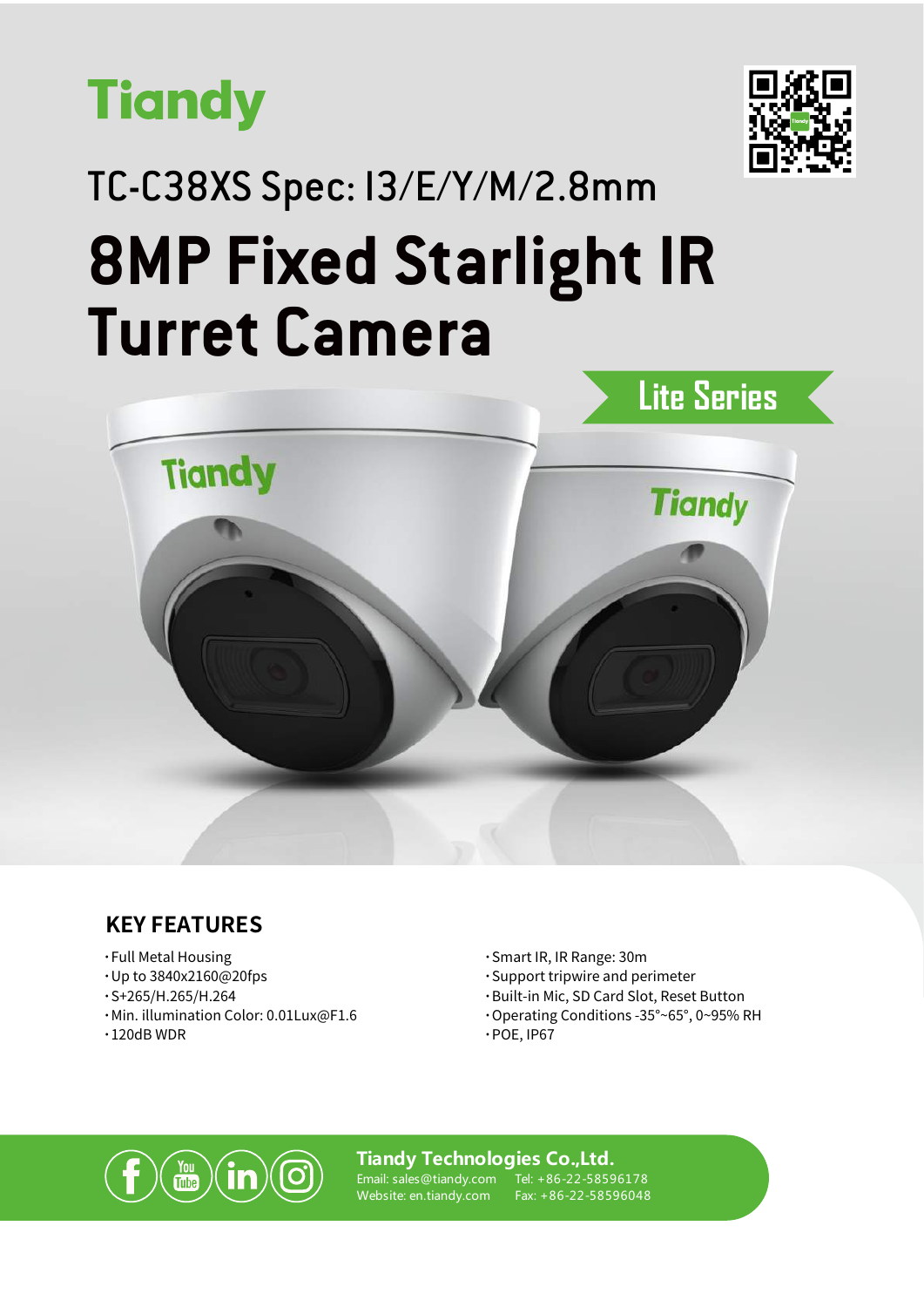## **Tiandy**

### **SPECIFICATIONS**

| Camera                       |                                                                                                                             |  |
|------------------------------|-----------------------------------------------------------------------------------------------------------------------------|--|
| <b>Image Sensor</b>          | 1/2.8" CMOS                                                                                                                 |  |
| <b>Signal System</b>         | PAL/NTSC                                                                                                                    |  |
| <b>Min. Illumination</b>     | Color: 0.01 Lux@ (F1.6, ACG ON), B/W: 0 Lux with IR                                                                         |  |
| <b>Shutter Time</b>          | 1s to 1/100,000s                                                                                                            |  |
| Day & Night                  | Dual IR Cut Filter with Auto Switch                                                                                         |  |
| <b>Wide Dynamic Range</b>    | 120dB                                                                                                                       |  |
| <b>Angle Adjustment</b>      | pan 0~340°, tilt 0~75°, roate 0~360°                                                                                        |  |
| Lens                         |                                                                                                                             |  |
| <b>Lens Type</b>             | Fixed                                                                                                                       |  |
| <b>Focus</b>                 | 2.8 <sub>mm</sub>                                                                                                           |  |
| <b>Lens Mount</b>            | M <sub>12</sub>                                                                                                             |  |
| <b>Aperture</b>              | F1.6, Fixed                                                                                                                 |  |
| <b>FOV</b>                   | Horizontal field of view: 96                                                                                                |  |
| <b>Illuminator</b>           |                                                                                                                             |  |
| <b>IR LEDS</b>               | 2                                                                                                                           |  |
| <b>IR Range</b>              | Up to 30m                                                                                                                   |  |
| Wavelength                   | 850nm                                                                                                                       |  |
| <b>White LEDs/Warmlights</b> | N/A                                                                                                                         |  |
| <b>Compression Standard</b>  |                                                                                                                             |  |
| <b>Video Compression</b>     | S+265/H.265/H.264/M-JPEG                                                                                                    |  |
| <b>Video Bit Rate</b>        | 32Kbps~16Mbps                                                                                                               |  |
| <b>Audio Compression</b>     | G.711A/G.711U/ADPCM/AAC                                                                                                     |  |
| <b>Audio Bit Rate</b>        | 8K~48Kbps                                                                                                                   |  |
| Image                        |                                                                                                                             |  |
| <b>Max. Resolution</b>       | 3840x2160                                                                                                                   |  |
| <b>Main Stream</b>           | PAL: 20fps (3840×2160, 3072×2048), 25fps (2560×1440, 1920×1080, 1280×720)                                                   |  |
|                              | NTSC: 20fps (3840×2160, 3072×2048), 30fps (2560×1440, 1920×1080, 1280×720)                                                  |  |
| <b>Sub Stream</b>            | PAL: 25fps (704x576, 704x288, 640x360, 352x288)                                                                             |  |
|                              | NTSC: 30fps (704×480, 704×240, 640×360, 352×240)                                                                            |  |
| <b>Third Stream</b>          | PAL:25fps(1280x720, 704x576, 704x288, 352X288) NTSC:30fps(1280x720, 704x480, 704x240, 352x240)                              |  |
| <b>Image Setting</b>         | Saturation, brightness, contrast, sharpness, adjustable by client software or web browser                                   |  |
| <b>Image Enhancement</b>     | BLC/3D DNR/HLC/Corridor Format                                                                                              |  |
| <b>ROI</b>                   | Support 8 fixed region of coding                                                                                            |  |
| <b>OSD</b>                   | 16×16, 24×24,32×32, 48×48, 64x64, 96x96, adaptable size, Letters Such as Week, Date, Time, Total 8<br>Regions               |  |
| <b>Picture Overlay</b>       | Υ                                                                                                                           |  |
| <b>Privacy Mask</b>          | Yes, 8 regions                                                                                                              |  |
| <b>Smart Defog</b>           | Yes                                                                                                                         |  |
| <b>Feature</b>               |                                                                                                                             |  |
| <b>Alarm Trigger</b>         | Motion Detection, Mask Alarm, Disk Full, Disk R/W Error, IP Address Conflict, MAC Address Conflict, FTP<br>Server Exception |  |
| <b>Video Analytics</b>       | Tripwire, Perimeter                                                                                                         |  |
| Early Warning(EW)            | N/A                                                                                                                         |  |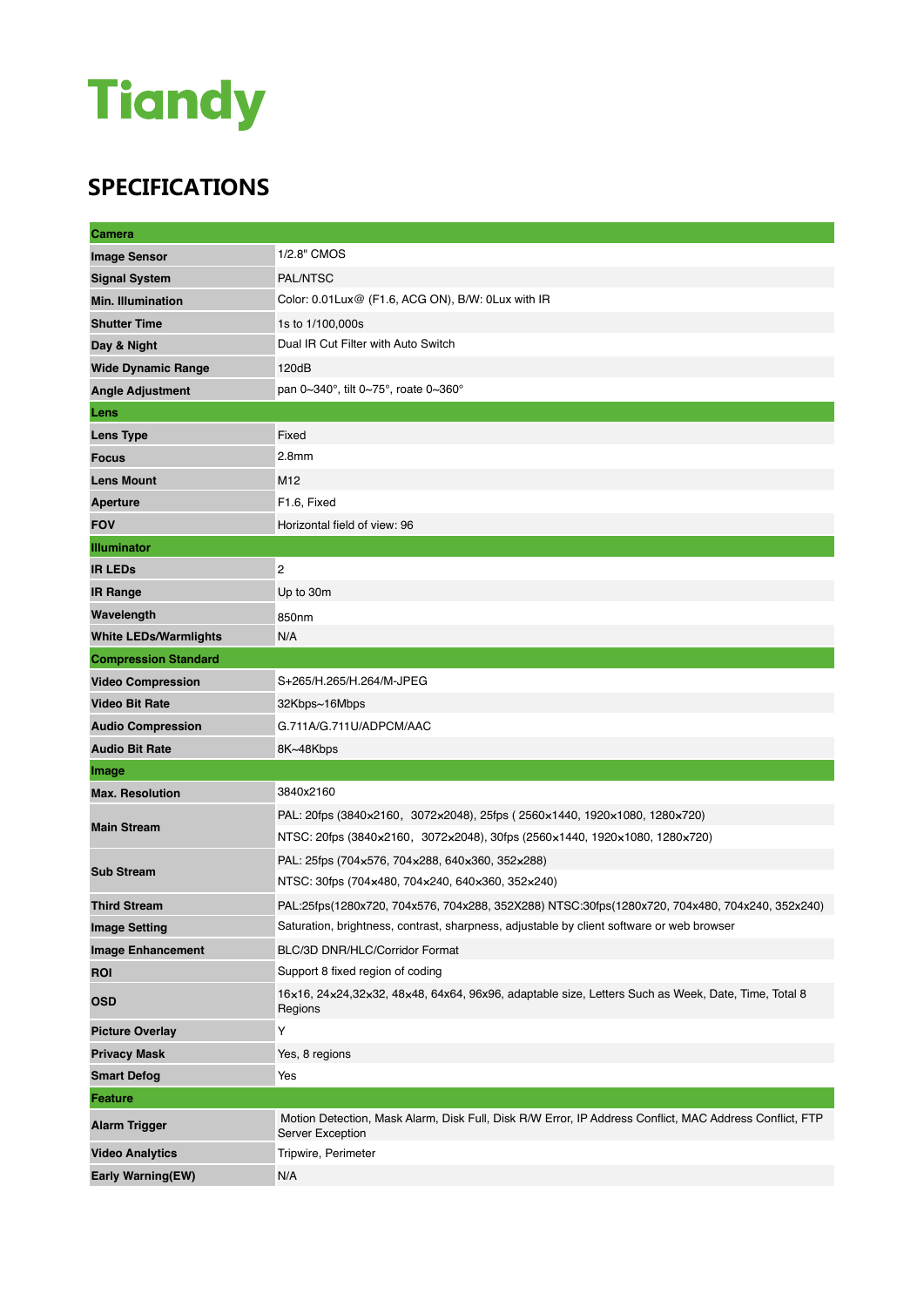## **Tiandy**

| <b>Network</b>                 |                                                                                                                                                                                          |
|--------------------------------|------------------------------------------------------------------------------------------------------------------------------------------------------------------------------------------|
| <b>ANR</b>                     | Yes, auto store video in SD card when NVR disconnected, and upload video to NVR when resumed<br>connection (Only Support Tiandy ANR NVR)                                                 |
| <b>Protocols</b>               | TCP/IP, ICMP, HTTP, HTTPS, DHCP, DNS, DDNS, RTP, RTSP, RTCP, PPPoE, MULTICAST, UPnP, FTP,<br>IPV4, NTP, SMTP, IGMP, 802.1x, QoS, IPV6, ARP, UDP, SNMP, SSL, SIP, Telnet, RTMP, SFTP, NFS |
| <b>System Compatibility</b>    | ONVIF (PROFILE S/T/G), SDK, P2P(Mutually exclusive with Profile G)                                                                                                                       |
| <b>Remote Connection</b>       | ≤7                                                                                                                                                                                       |
| <b>Client</b>                  | Easy7, EasyLive                                                                                                                                                                          |
| <b>Web Version</b>             | Web <sub>6</sub>                                                                                                                                                                         |
| Interface                      |                                                                                                                                                                                          |
| <b>Communication Interface</b> | 1 RJ45 10M/ 100M self adaptive Ethernet port                                                                                                                                             |
| <b>Audio I/O</b>               | Mic in                                                                                                                                                                                   |
| Alarm VO                       | N/A                                                                                                                                                                                      |
| <b>Reset Button</b>            | Yes                                                                                                                                                                                      |
| On-board storage               | Built-in MicroSD card slot, up to 512 GB                                                                                                                                                 |
| General                        |                                                                                                                                                                                          |
| <b>Firmware Version</b>        |                                                                                                                                                                                          |
| <b>Web Client Language</b>     | 15 languages<br>English, Russian, Spanish, Korean, Italian, Turkish, Simple Chinese, Traditional Chinese, Thai, French,<br>Polish, Dutch, Hebraism, Arabic, Vietnamese                   |
| <b>Operating Conditions</b>    | $-35^{\circ}$ C $\sim$ 65°C, 0 $\sim$ 95% RH                                                                                                                                             |
| <b>Power Supply</b>            | DC 12V±25%, PoE (802.3af)                                                                                                                                                                |
| <b>Power Consumption</b>       | MAX: 7W (12V) MAX: 8W (PoE)                                                                                                                                                              |
| <b>Protection</b>              | IP67, Lightning protection, surge protection and voltage transient protection meets EN 55035:2017                                                                                        |
| <b>Heater</b>                  | N/A                                                                                                                                                                                      |
| <b>Dimensions</b>              | Φ116.6×83.7mm (Φ4.59×3.30inch)                                                                                                                                                           |
| Weight                         | 0.47Kg (1.04lb)                                                                                                                                                                          |

\* Listed resolutions are only selectable options. It does not mean that all streams can work at their maximum resolution at the same time.

### **AVAILABLE MODEL TC-C38XS SPEC: I3/E/Y/M/2.8MM**